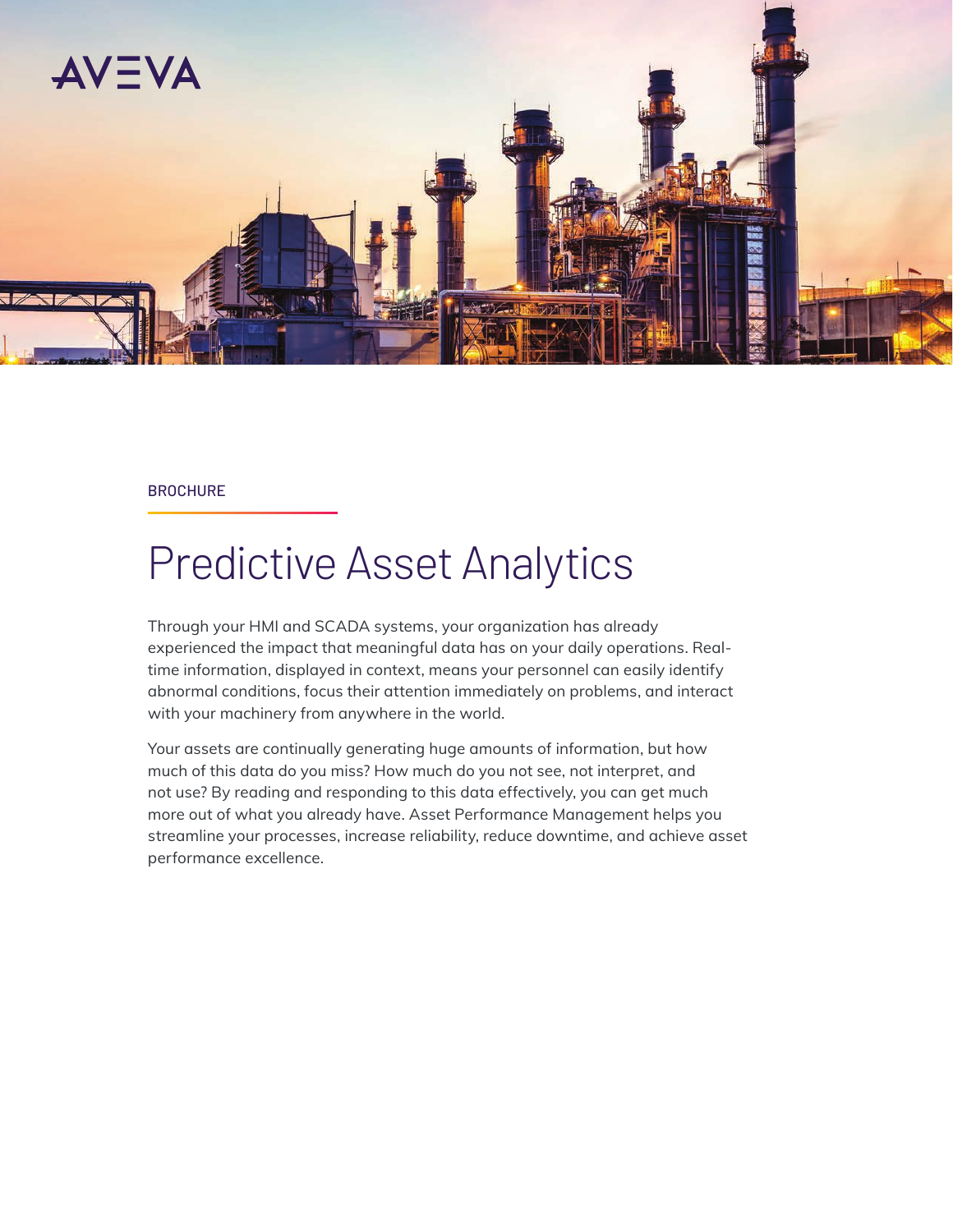## Achieve Asset Excellence

Improving reliability, performance and safety are among the top priorities of industrial plants and other asset-intensive organizations, and businesses today are focusing their efforts and resources on controlling costs and maximizing value from investments already made. Predictive Asset Analytics helps organizations gain the highest return on critical assets by supporting predictive maintenance (PdM) programs with early warning detection of equipment issues ahead of existing operational alarms.

More information is available about the health and performance of your equipment than ever before, and sensors are communicating ever increasing amounts of data in real time. Predictive Asset Analytics gives users the ability to quickly transform raw data into actionable insights to prevent equipment failure and make smart decisions that improve operations. Equipment agnostic, Predictive Asset Analytics can be configured to monitor assets regardless of equipment type, vendor, or asset age without the need for manufacturer specific asset information.

**My organization already has an Enterprise Asset Management (EAM) system. Why do we need Predictive Asset Analytics?**

Most asset-intensive organizations use EAM systems to track and manage maintenance processes and work orders. However, EAM systems alone do not provide the advanced pattern recognition technology used for online monitoring of assets to provide early warning notification of equipment failure.

#### **Enterprise Asset Performance Management Functional View**



Predictive Asset Analytics integrates with existing data historian systems and can be combined with our Condition Management, our solution for conditionbased maintenance to form the industrial analytics toolset for a comprehensive Asset Performance Management program.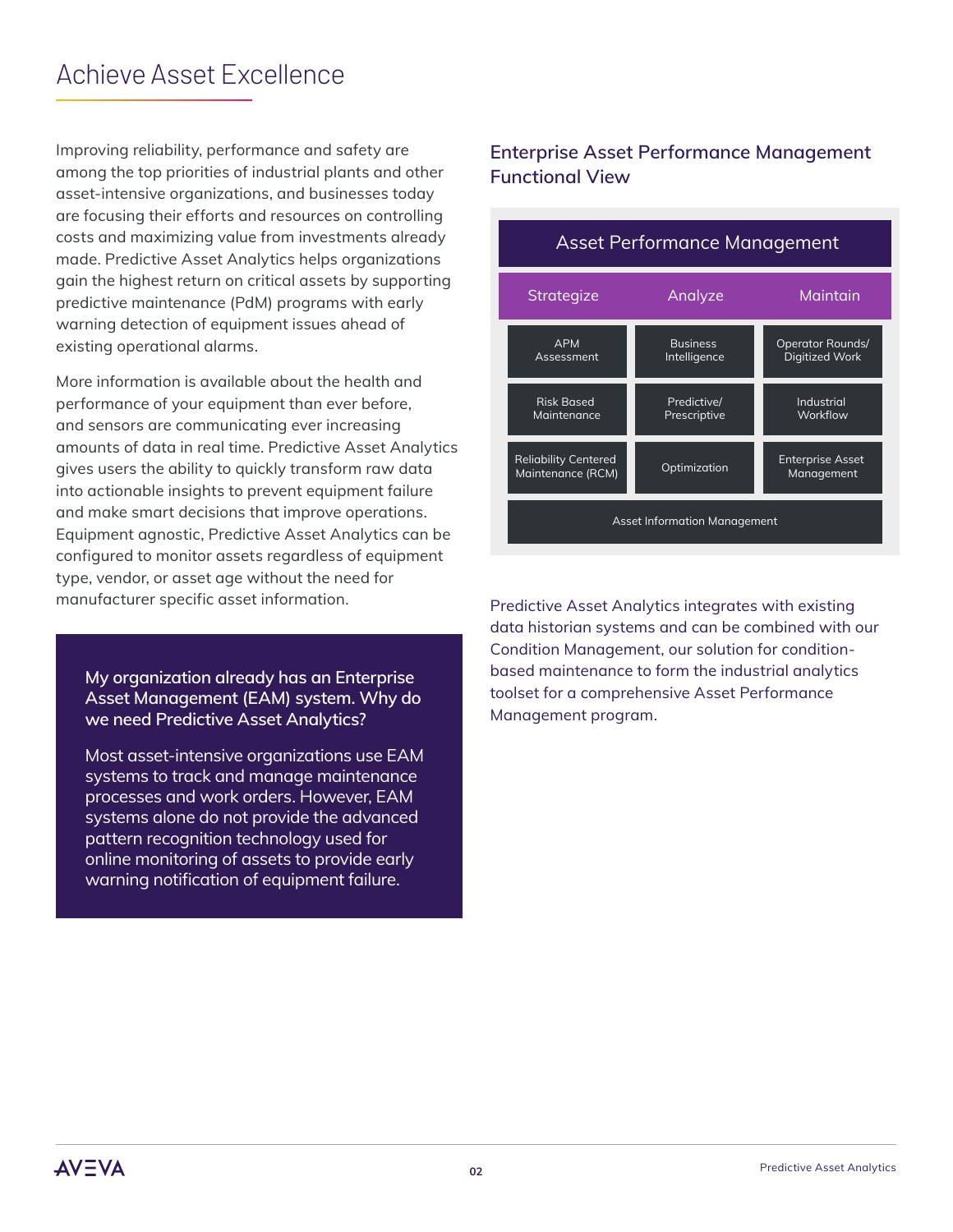### **How Predictive Asset Analytics Achieves Early Warning Detection**

Predictive Asset Analytics uses a proprietary algorithm called OPTiCS that uses Advanced Pattern Recognition (APR) and machine learning technology. For systems with lower levels of historical repeatability, high noise, or process driven systems, Predictive Asset Analytics uses a plugin for a predictive algorithm called KANN. This algorithm allows user to create models that predict future values for signals. The algorithm uses artificial neural network technology and allows users to create operational profiles with a specific set of inputs and outputs and to test how the outputs will evolve in the future through data playback.



Predictive Asset Analytics makes it easy to identify anomalies and provides notification of abnormal conditions before operational alarms.

Predictive Asset Analytics learns an asset's unique operating profile during all loading, ambient and operational process conditions. Existing machinery sensor data is input into the software's advanced modeling process and compared to real-time operating data to determine and alert upon subtle deviations from expected equipment behavior. Once an issue has been identified, the software can assist in root cause analysis and provide fault diagnostics to help the user understand the reason and significance of the problem.

### The Predictive Asset Analytics Advantage

| 1 Reduce Unscheduled Downtime            |  |
|------------------------------------------|--|
| 2 Prevent Equipment Failures             |  |
| <b>3</b> Reduce Maintenance Costs        |  |
| (4) Increase Asset Utilization           |  |
| 5 Extend Equipment Life                  |  |
| <b>6</b> Identify Underperforming Assets |  |
| <b>7</b> Improve Safety                  |  |

### **Predictive Asset Analytics Benefits**

Predictive Asset Analytics software makes reliability, performance and efficiency goals more achievable by allowing the user to address issues before they become problems that significantly impact operations. With continuous maintenance and reliability improvements, additional benefits can be achieved. Unscheduled downtime can be reduced because personnel receive early warning notifications of developing issues. Instead of shutting down equipment immediately, the situation can be assessed for more convenient outcomes. Maintenance costs can also be reduced due to better planning; parts can be ordered and shipped without rush and equipment can continue running.

With predictive analytics, personnel know and understand the actual and expected performance for an asset's current operational state. They know where inefficiencies are and their impact on financial performance and can use this information to understand the impact of performance deficiencies on current and future operations. This information also helps assess the risk and potential consequences associated with each monitored asset and can be used to better prioritize capital and operational expenditures.

Another increasingly important benefit is the capability for knowledge capture and transfer. Predictive Asset Analytics ensures that maintenance decisions and processes are repeatable even when organizations are faced with transitioning workforces.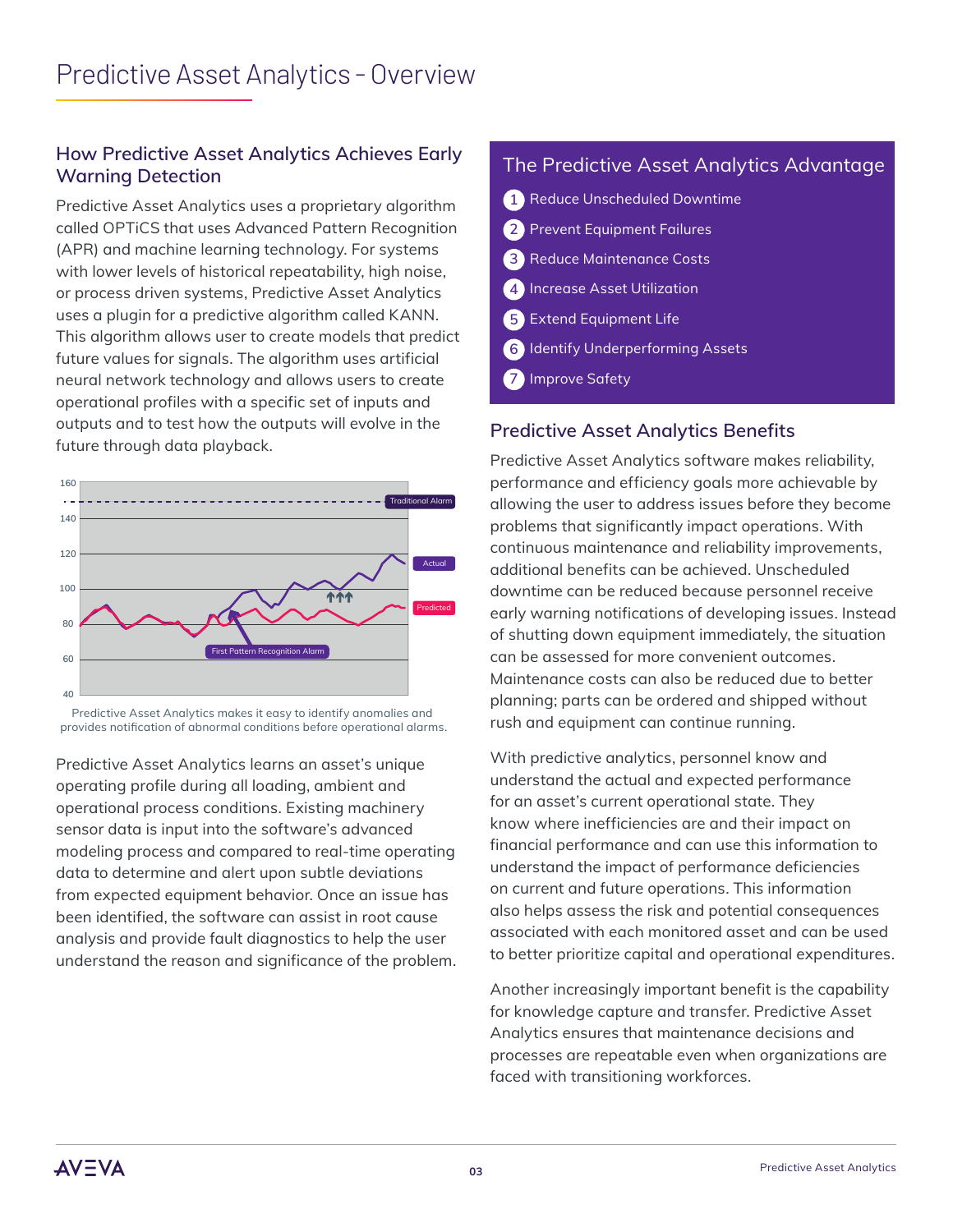# Avoided costs through early warning notification



**AVEVA** 

**04** Predictive Asset Analytics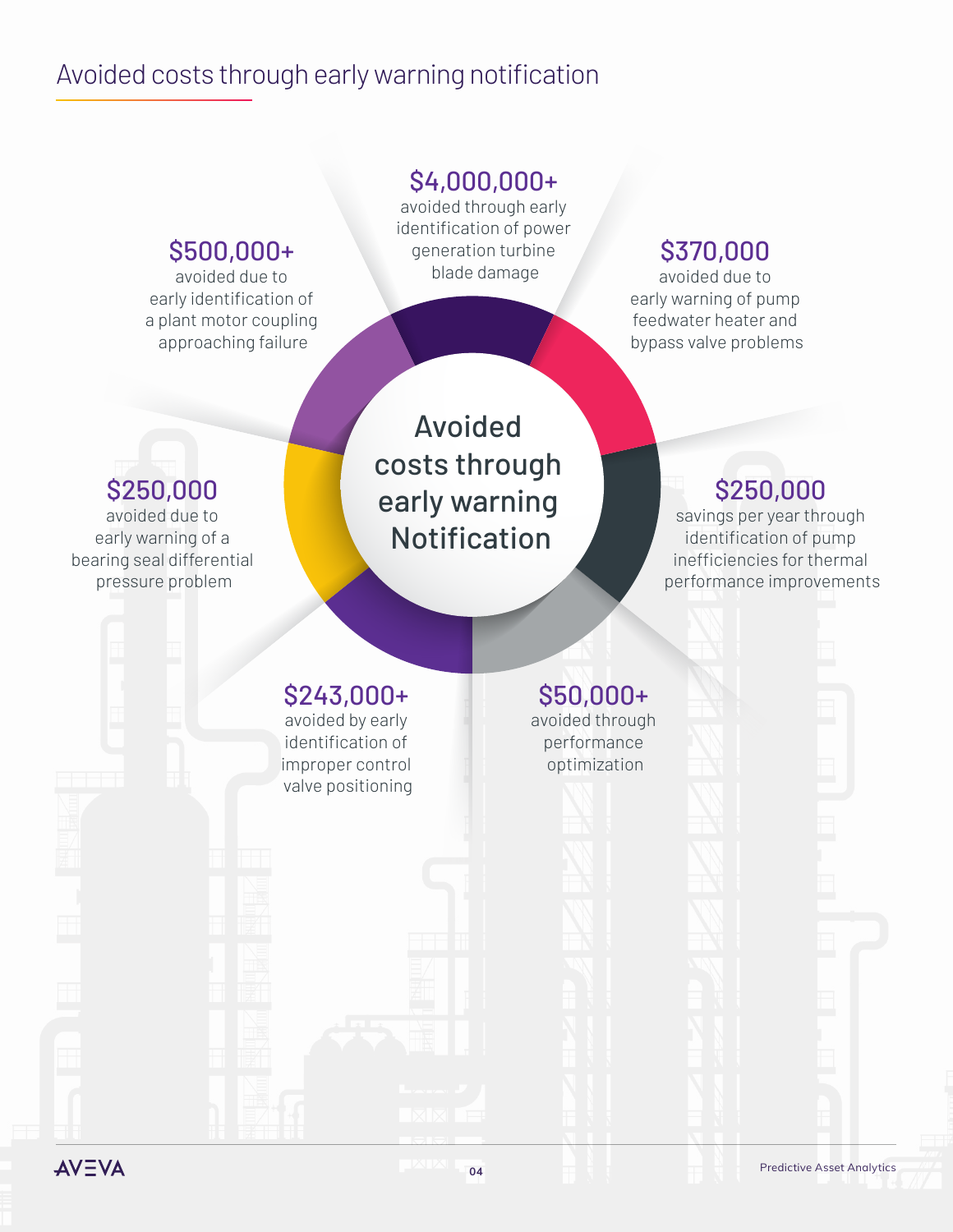# Software Features

Predictive Asset Analytics integrates with a wide variety of data historian solutions, control and monitoring systems and can be deployed on premise or in the cloud. The system is highly scalable and can be used to monitor a single asset, a specific plant or hundreds of remote assets across multiple sites. Results of the Predictive Asset Analytics models can be easily integrated with other business systems through the use of web services and an available restful API.

#### **Server**

The software contains a server-based application that collects data from plant historians, predicts the signal values and archives the results. Predictive Asset Analytics Server detects anomalies, creates alerts and sends notifications.

#### **Desktop Client**

The Predictive Asset Analytics Client is a desktopbased application used to develop, train, validate and deploy equipment models and alert notifications. The Predictive Asset Analytics Client is equipped with templates and a database of known assets and conditions that streamline the model-building process, making it simple for users to create and maintain their own models. The intuitive, graphically driven process allows models to be built in minutes rather than days or weeks and does not require any programming or detailed equipment knowledge.

#### **Web Access**

The web-based application, Predictive Asset Analytics Web, is used to manage alerts, quickly retrain models and analyze and chart model results. Predictive Asset Analytics Web organizes alert information in a hierarchical structure allowing users to identify systems that are in an abnormal state and then view the individual components of the alert for further analysis.

#### **Alerts and Notifications**

Users can set alert thresholds to communicate when the deviation between actual values and predicted values exceeds allowed limits. Alerts can be managed in a variety of ways including by category, level, criticality, duration and frequency. Each alert event is also directly linked to a graphical trend for that asset that shows the event data, threshold limits and times when the values are in alarm. Relevant users and groups can be notified in real time if an asset is in alert status through Predictive Asset Analytics's customizable email notification capabilities.

**15,000+ Predictive Asset Analytics is used to monitor more than 15,000 assets globally.**

### Sample assets monitored:

- Compressors
- Pumps
- Motors
- Turbines
- **Electric generators**
- Fans, Blowers
- Heat exchangers, Boilers, Ovens, Kilns
- Water heaters
- Pulverizers, Crushers
- **Condensers**
- Transformers, Breakers, Capacitors
- Agitators, Blenders, Mixers
- **Gearboxes**
- **Chillers**
- Industrial vehicles
- Many more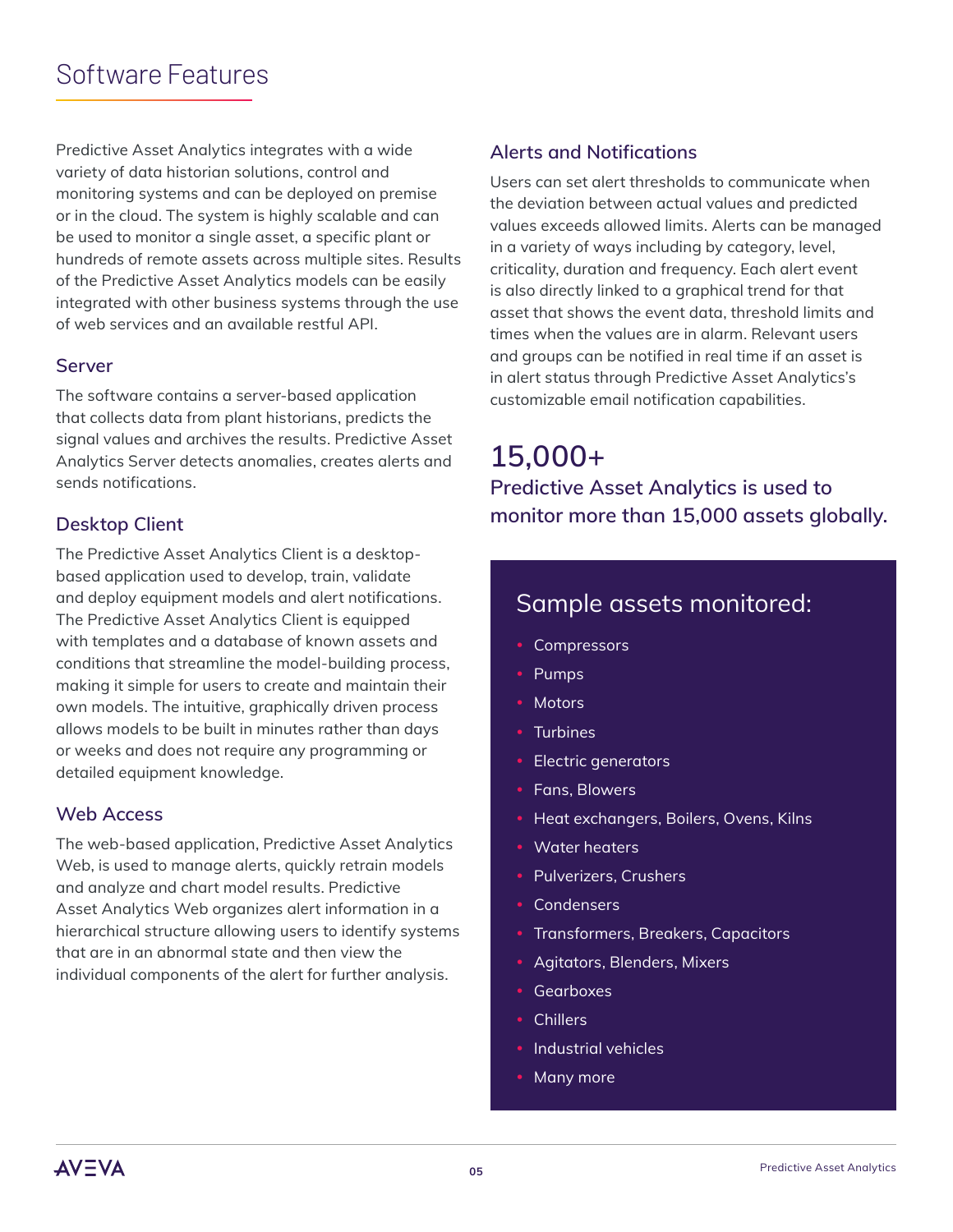

# Software Features Contd.,

#### **Data Analysis**

Predictive Asset Analytics includes a variety of advanced statistical and model-based comparison applications and business intelligence tools that enable users to spend less time searching for potential problems. Users have the ability to view the raw training data, results of the model, compare the performance of similar assets of the same type, and view the effects of alerts. The statistical applications interpret the data using visual representations so that data scientists and equipment experts are not required to interpret the results. Predictive Asset Analytics is equipped with fault diagnostics capabilities to help the user determine the cause of the identified abnormality and how to avoid it in the future. Diagnostic ability reduces the likelihood that an engineer will attribute abnormal operating conditions to the wrong variable.

#### **Transient Module**

The Predictive Asset Analytics Transient Module provides the ability for online monitoring of abnormal conditions during a transient, such as startups and shutdowns. Predictive Asset Analytics is also able to automatically identify previous transient events from the historian, which is useful for comparisons.

#### **Calculation Engine**

The software includes an advanced calculation engine that provides the ability to develop simple and complex calculations to create pseudo or 'virtual' points. The results of these calculations can be used in Predictive Asset Analytics models, allowing for greater system flexibility. The calculations can automatically backcalculate, making historical data available for the monitoring period before the current calculation was created.

#### **Security**

Predictive Asset Analytics software integrates with existing enterprise security systems. The system supports single sign on authentication, and administrators have the ability to limit user access rights and editing privileges at a granular level.

#### **Monitoring & Diagnostic Services**

AVEVA offers comprehensive monitoring and diagnostic services remotely or on-site. We can train you to deploy, maintain and monitor your own models, or we can do the monitoring for you. Our team of experienced engineers can assist you with every step of the process from model training, to diagnostics, to best practices.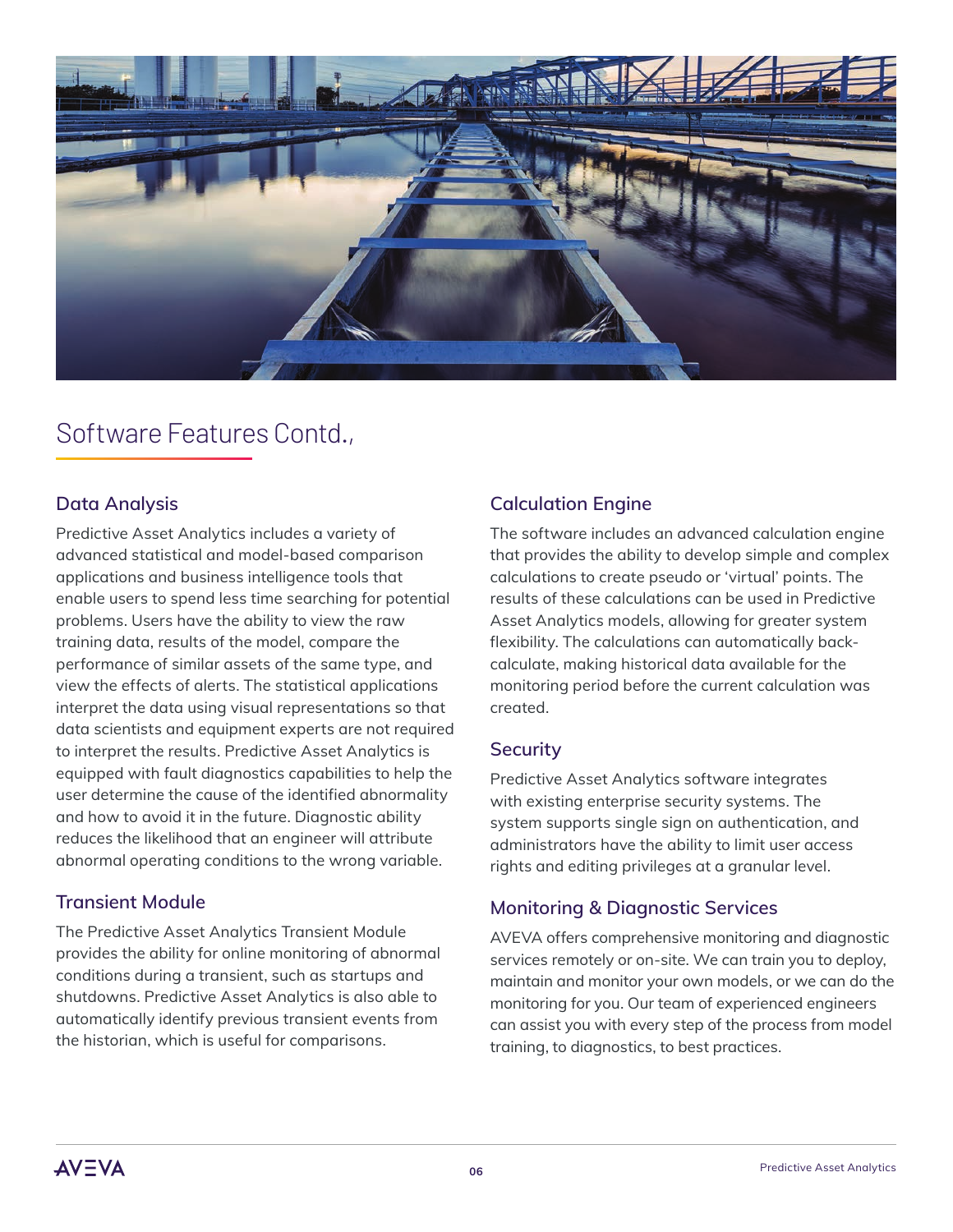

### Additional Products Available

AVEVA offers a comprehensive portfolio of software solutions that integrate with Predictive Asset Analytics, including mobile applications, data historians, condition management systems, EAMs, and more.

#### **[SmartGlance Mobile Reports](https://www.wonderware.com/industrial-information-management/smartglance/)**

Integration with Predictive Asset Analytics enables users to monitor the performance of critical assets on-the-go from any mobile smartphone or tablet. The SmartGlance App allows users to view and analyze data and alerts—anywhere, anytime and from any device.

#### **Enterprise Data Management**

Enterprise Data Management is a real-time enterprise data historian that bridges the IT/OT information gap. It collects, stores, displays, analyzes and reports on operational and asset related health information for more timely and informed decisions.

#### **[Mobile Operator Rounds](http://software.schneider-electric.com/products/wonderware/manufacturing-operations-management/intelatrac/)**

Mobile Operator Rounds is the most comprehensive mobile workforce enablement and decision support system. It enables consistent execution of Operations, Maintenance, and Inspection activities to achieve higher levels of plant safety, regulatory compliance, availability, reliability and performance.

#### **Condition Management**

Condition Management is a unique, intelligent real-time condition management system solution that collects and analyzes real-time diagnostics from all plant production assets using rule based logic. The results drive a condition-based maintenance strategy.

#### **[Enterprise Asset Management](http://software.schneider-electric.com/products/avantis/enterprise-asset-management/)**

Enterprise Asset Management (EAM) solution comprised of a set of integrated modules designed to enable improved asset reliability and real-time access to information to manage maintenance and supply chain operations.